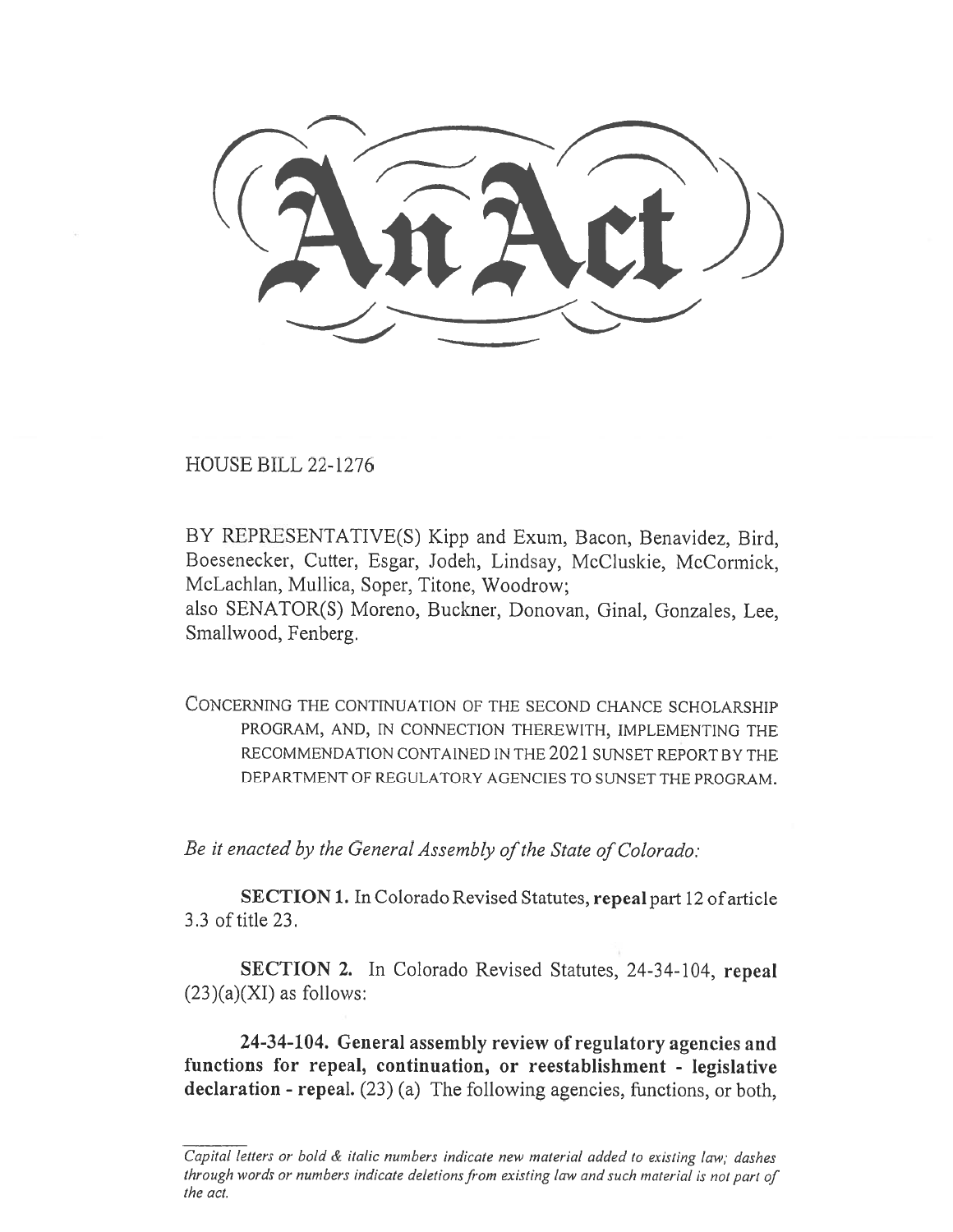are scheduled for repeal on September 1, 2022:

(XI) The Colorado second chance scholarship program created in section 23-3.3-1201;

SECTION 3. Act subject to petition - effective date. This act takes effect at 12:01 a.m. on the day following the expiration of the ninety-day period after final adjournment of the general assembly; except that, if a referendum petition is filed pursuant to section 1 (3) of article V of the state constitution against this act or an item, section, or part of this act within such period, then the act, item, section, or part will not take effect unless approved by the people at the general election to be held in